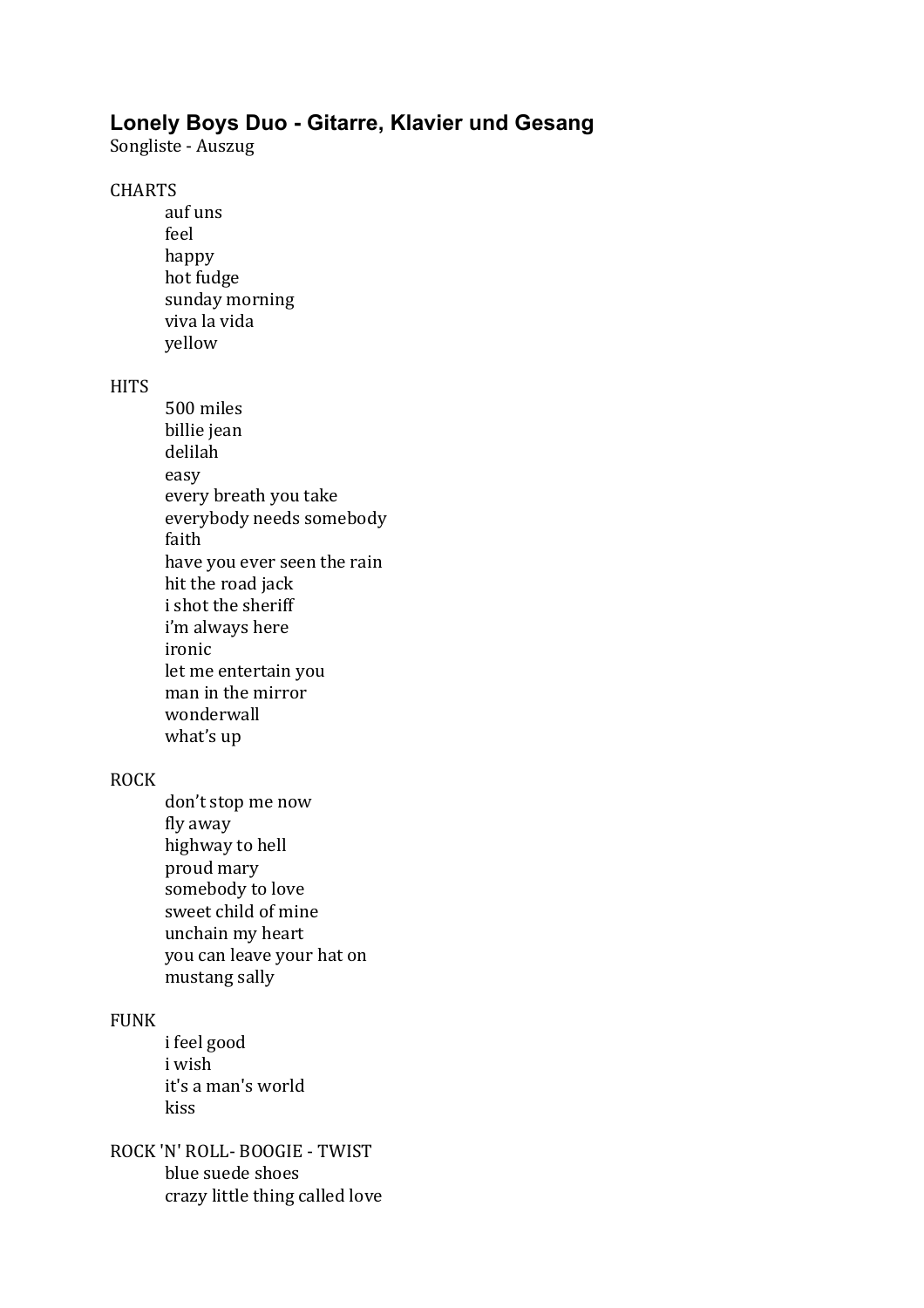johnny be good let's twist again mess around old time rock rock around the clock shake a tailfeather tutti frutti

#### BALLADS

angels bed of roses i dont wanna miss a thing just the way you are purple rain thinking out loud

#### **AUSTRO POP**

du entschuldige fürstenfeld gö, du bleibst heid nacht bei mir heast as nit i am from austria irgendwann bleib i dann durt macho macho vü schener is des gfühl weilst a herz host wie a bergwerk feia

#### OLDIES UND SCHLAGER

aber bitte mit sahne achy breaky heart ain't no sunshine amarillo brown eyed girl bad moon rising come together country rouds ein bett im kornfeld hang on sloopy hey jude hit the road jack i can see clearly now lean on me let it he liebeskummer lohnt sich nicht lovely day marina mit 66 Jahren rote lippen soll man küssen schuld war nur der bossa nova